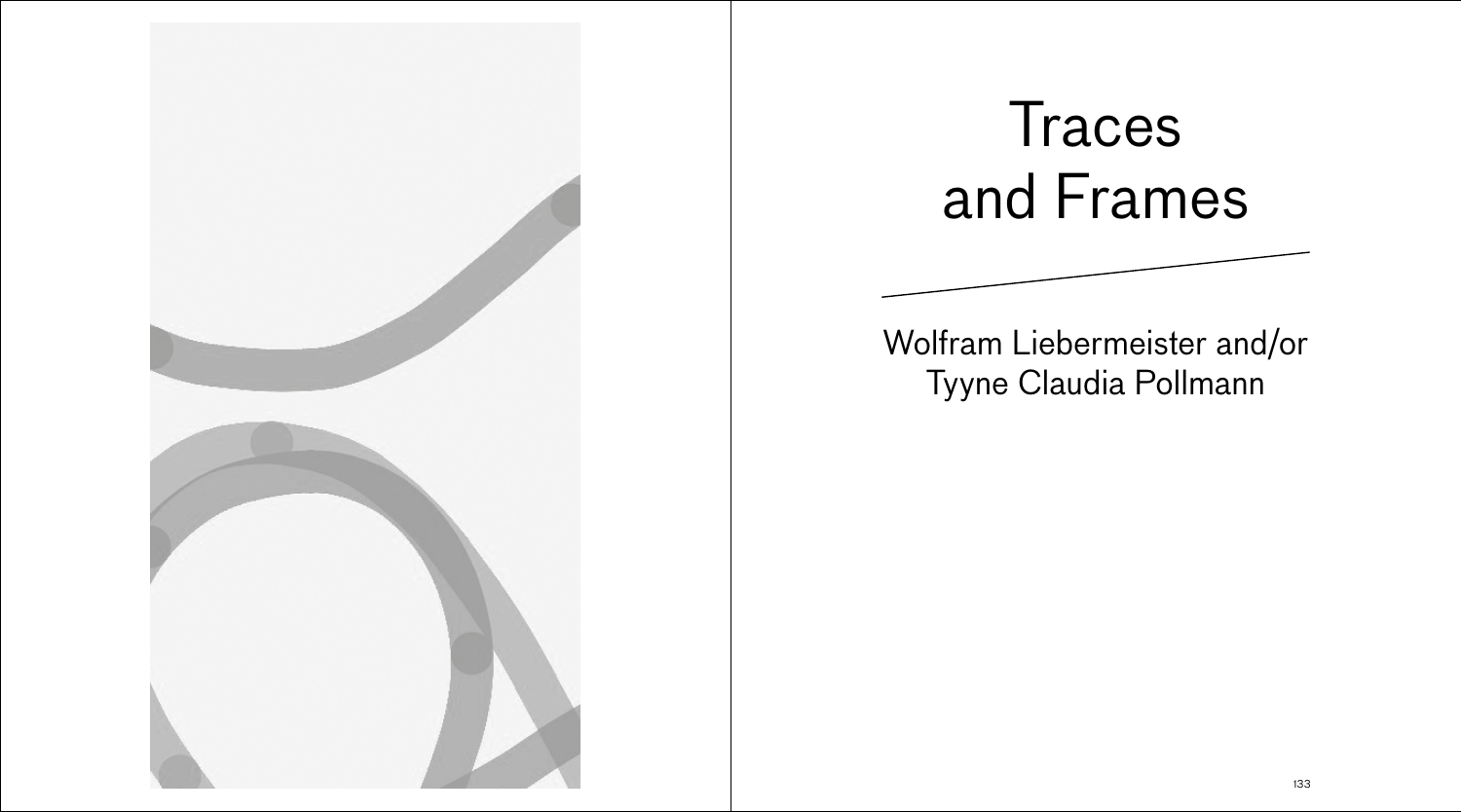Great! Claudia asked me to write something about her art installation, or about the things we discussed while the technical plans developed. What should I write? Whatever you want, she said. I told her I have little time. It can be less than two pages, she said. I said yes, then of course. Very smart. Little time, write a text, topic open. The deadline is apporaching, so I will write something now.

We got to know each oether when Claudia was testing the software for *leave a trace* in our building at the Charité. She told me that my colleagues's movements in the hall, and mine, would be recorded and that the software for reconstructing people's traces still had to be developed. It reminded me of research on people moving in crowds. I had seen movies from an experiment where many people quickly had to leave a stadium. To make them trackable in the movie, they wore hats of different colors. I also thought of the panopticon, which Michel Foucault described in *Discipline and Punish.* People under surveillance, not knowing whether they're actually being watched. They behave like they're supposed to, even if nobody's there to watch them. Here, nobody would be disciplined, let alone punished. The panopticon's place would be taken over by the people. Nobody would be there to watch us, yet everyone would be wtached. Be replaced by a line that slowly fades away, leaving no mark except for some numbers in a data file on the internet. I could try to be the guard. I could download the files and reconstruct the traces. But who drew them, I would't know.

One thing we discussed was how people's movements could be reconstructed as traces in real time. The hall was

the frame to be shown on the screen. Claudia told me that persons would be spotted in the video frames by a software and be represented as 'blobs' in the picture, areas with defined positions and shapes. The center points of these blobs should be connected and turned into smooth curves. This doesn't sound very difficult. But the hall would sometimes be crowded, during conferences aso. What would happen then? Subjects with bright clothes would be hard to detect: their blobs could be missing on some of the video frames, or two blobs could appear instead of one. Nobody was going to wear colorful hats. With many persons roaming in the hall, it might be hard to decide which blobs to connect — then, on the screen, persons might suddenly switch their identities. Or they might disappear or appear out of nothing, like ghosts.

## TRACE TO MODEL

Traces, as I would define them, are patterns left behind by some moving object. Scientists study the traces of elementary particles in particle colliders, the migration of sea birds around the globe, and the chemical traces of ants. They reconstruct traces, try to recognise or classify them, and to understand how traces emerge. Some natural processes leave visible traces, other traces can be reconstructed from video, like the movements of fish and birds. Particles in a magnetric field move in circles or spirals this is because of physical forces and can be descibed by known formulae. Birds flying in flocks move in complicated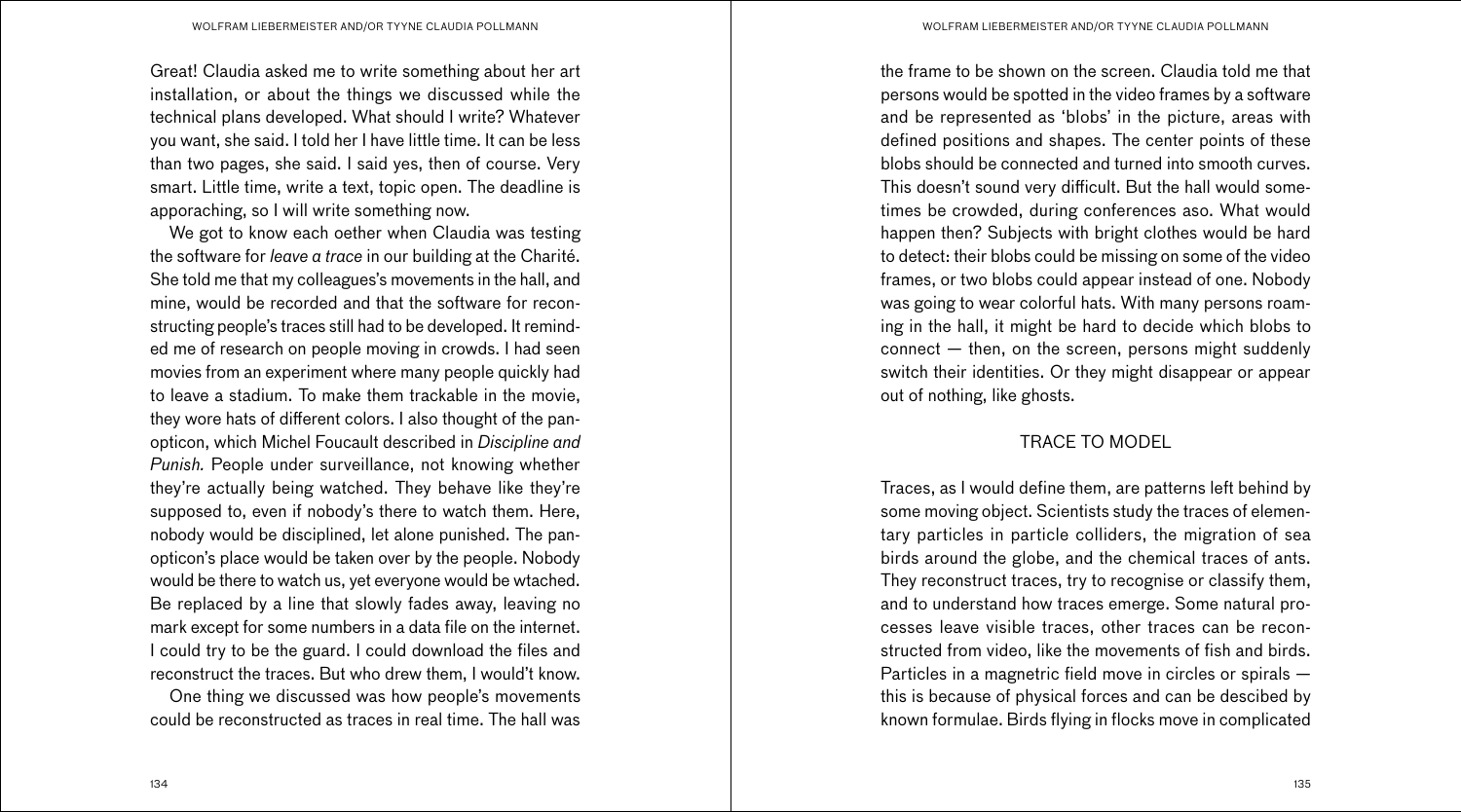ways, and scientists try to decipher their laws of motion. Physicists did that research for starlings in Rome. They reconstructed their three-dimensional movements, with thousands of birds in a flock.1 In the flock there is no leader, all birds respond to each other, and the flock moves like one big creature. Other physicists tried to describe these movements by mathematical models. The models do not describe the aerodynamics of flight, or bird psychology. They are simple and abstract, resembling models that describe the alignment of atom spins in magnetic materials. Actually, a flock of startlings can be described by the same equations as helium atoms in superfluid state, a quantum state close to absolute zero temperature in which helium is liquid but flows without friction.2 Starling flight, unexpectedly, follows a similar dynamics. When you go to Rome, maybe you see those startlings. They are really impressive. Or search for 'starling' and 'rome' on YouTube.

- 1 Michele Ballerini, Nicola Cabibbo, Raphael Candelier, Andrea Cavagna, Evaristo Cisbani, Irene Giardina, Alberto Orlandi, Giorgio Parisi, Andrea Procaccini, Massimiliano Viale, Vladimir Zdravkovic, "Empirical investigation of starling flocks: a benchmark study in collective animal behavior", *Animal Behaviour* 76 (1), 2008, p. 201.
- 2 Alessandro Attanasi, Andrea Cavagna, Lorenzo Del Castello, Irene Giardina, Tomas S. Grigera, Asja Jelić, Stefania Melillo, Leonardo Parisi, Oliver Pohl, Edward Shen, Massimiliano Viale, "Information transfer and behavioral inertia in starling flocks", *Nature Physics* 10, 2014, pp. 691—696.

Traces can tell us about things that happened, but they also guide future movements. Ants leave behind them traces of scents. Other ants follow the scent, add more of it, and thus build a path for more ants to come. Where many people are walking across a lawn, a path will form, and where there is a path, more people may follow. This is an example of self-organised pattern formation, as physicists call it. There is a similar mutual relation between reconstructing traces from images and understanding their physical causes. To reconstruct a trace, it is helpful to know what shapes the traces can show and how they emerge. If we know that particle traces form spirals, we may recognise them, even if the visible spiral is not very clear. The better we understand how traces are formed, the better we can recognise them. And the better we can reconstruct traces, the better we can stud how they form.

The Kalman filter, which Dominik used in his reconstruction algorithm, is a model inspired by physics: we assume a number of persons in the room and describe them as a moving dots. In each moment, each dot has a position and a speed in a certain direction. In each video frame, each dot is then associated with one blob from the video image maybe simply the closest one — and this blob is used to confirm and adjust the position and speed of the dot. If a blob is missing in a video frame, the dot keeps on moving and can still be confirmed by a blob in the next video frame. New dots are be created as new blobs appear at the side of the hall, and when dots leave the hall, they are deleted from the list. In brief, people create blobs as they are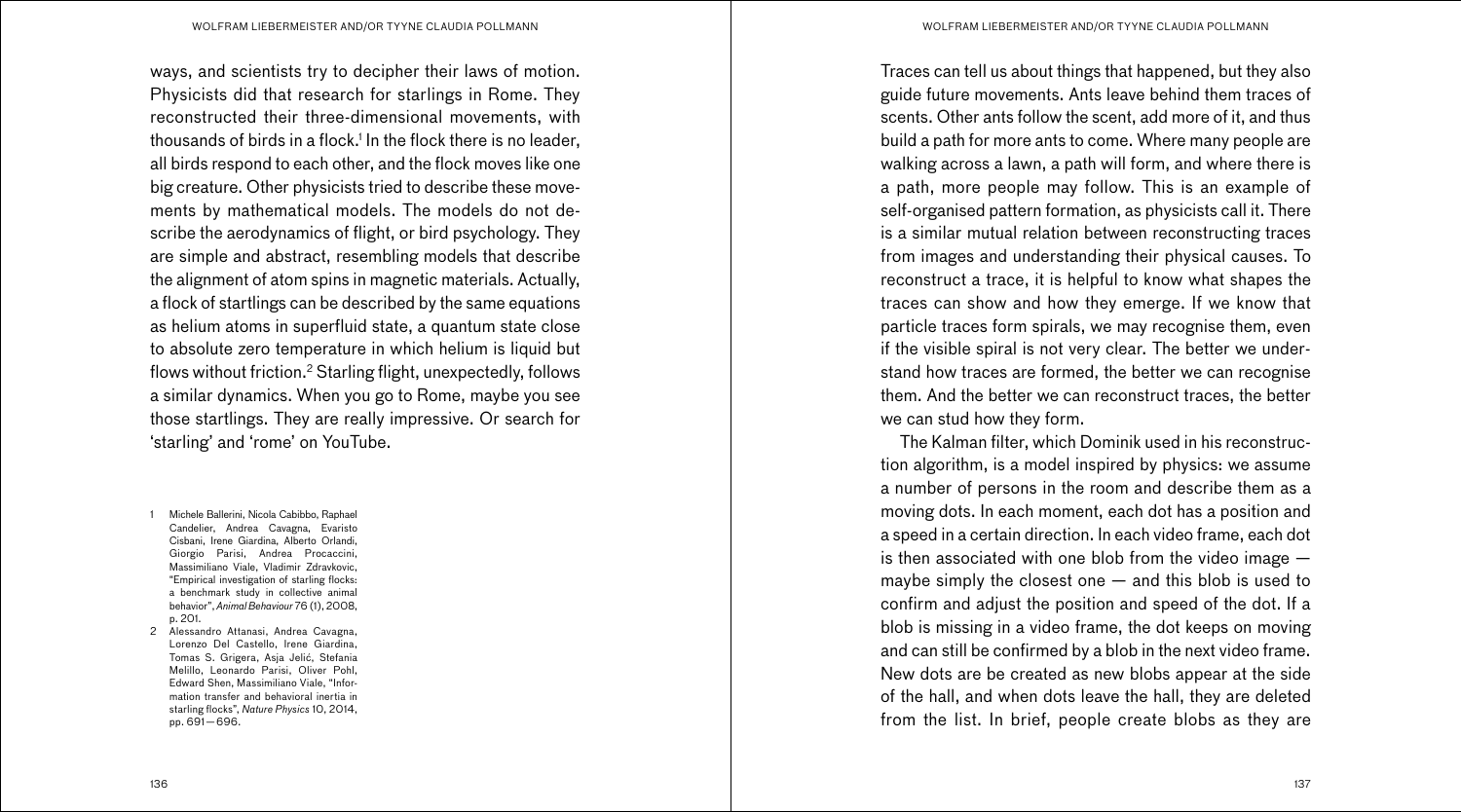moving, and the dots are attracted by blobs and collect them, like pac-man collects little biscuits in the computer game. Of course, there are many more steps and details to the reconstruction algorithm — Dominik describes them in his text. But the central thing is that there is a model  $$ a representation of reality.

This model, like any other mathematical model, only works in a certain frame. It describes what's happening in the hall and ignores the space around it. It represents persons by dots and keeps no other information from the camera movie. And it frames the movements in a certain way, allowing smooth movements, but no sudden jumps from place to place. And no ghosts. Whenever we use models in science, we know that these models are limited — that the world outside their frame will not be captured. This is why it's important to find the right model.

## EFFECT TO CAUSE

Reconstructing the traces for *leave a trace* resembles the tracking of birds, or the tracking of people in a street, filmed by surveillance cameras. In a crowded Charité hall, the blobs might overlap and cluster. If we simply connected blobs that are close to each other, we would not obtain plausible traces, traces that describe how people were walking. Instead of a rule that we're using simply because it is simple, we could also use a model, an idea about the things to be described. Instead of only 'letting the data speak', we start from an idea about reality, how people

generally walk, and use data to make this idea more precise. This procedure — using imprecise data to reconstruct uncertain facts — is common in science. Given our blurred video images or jumping blobs, we can imagine many possible traces of the person that walked across the room. We can consider them as possibilities, but some of them will be very unlikeyly, either becuase people never walk this way, or because the trace is far our blobs. Joining our general knowledge about people walking and our specific knowledge about the camera recordings, we could try to score each possible trace by a probability value.

Why 'probability'? Because formulae from probability theory are used to compute the plausibility values. Bayesian statistics provides methods for computing such values. In fact, it considers a range of possible traces or, more generally, explanatios for our data, and computes a probability for each of them. The so-called Bayesian formulae combines our prior knowledge (in our case, what we know about plausible traces in general) with the so-called likelihood (what the blobs tell us about the trace to be reconstructed). By applying this formula, we obtain for each possible trace the posterior probability. A high posterior probability shows that a trace is plausible. Traces with very low posterior probabilities might be discarded. If we had to pick one best trace, as our guess of the true, original trace, we might pick the one with the highest posterior probability. But we can be almost sure that this reconstruction is not completely correct. What we can do, in fact, and what is common in Bayesian statistics, is to pick many traces with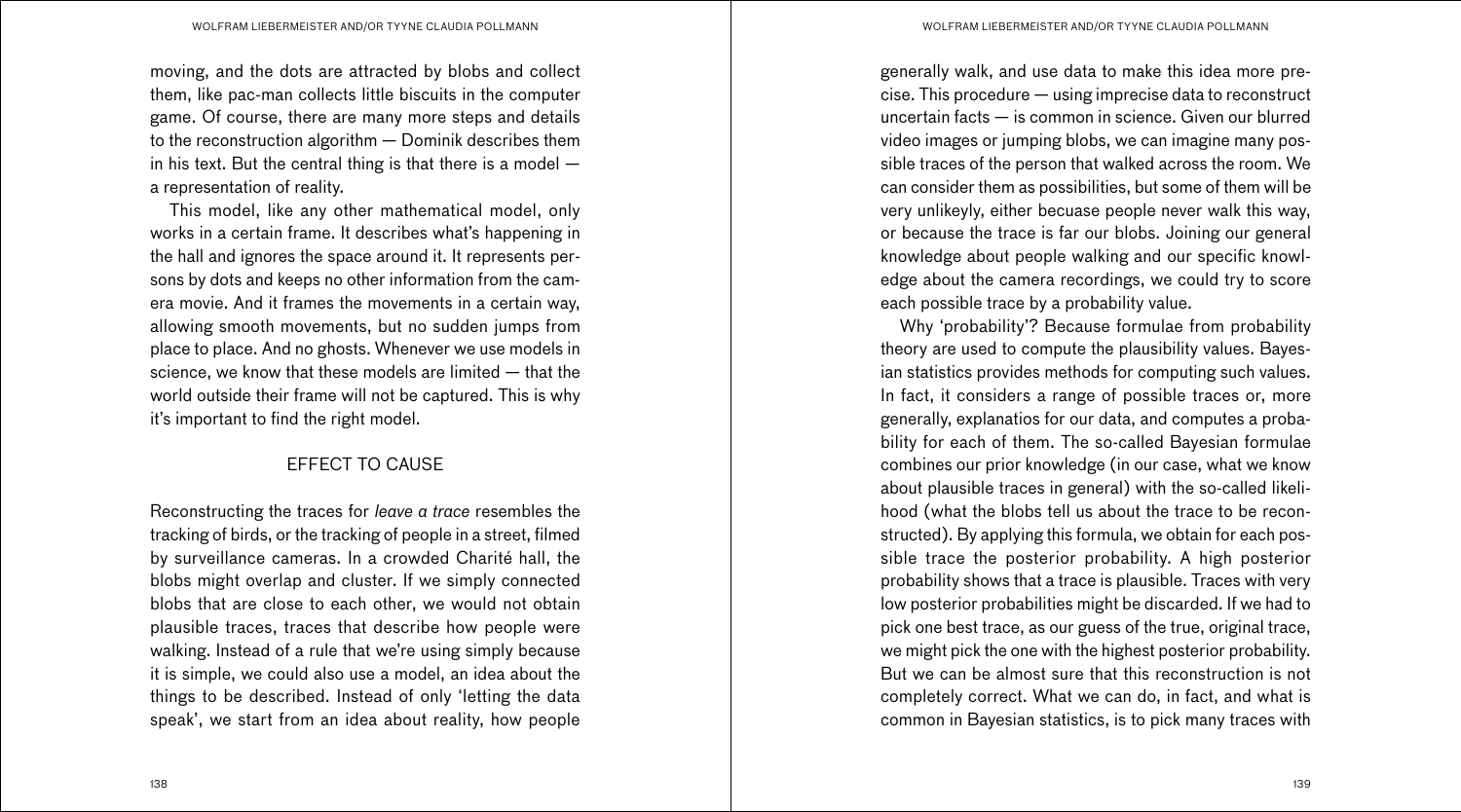high posterior probability, and see what they have in common. If all these traces resemble each other, we may also assume that they are good reconstructions of the true path of the person observed. If they differ a lot, we can conclude that reconstructing the true trace will be hard.

So how can we implement our prior knowledge about plausible traces? If we had observed many people in the hall and had recorded their true paths, we could expect that a new trace, to be reconstructed from blobs, should resemble these typical traces we know. If we can translate the known traces into a probability distribution, we can use this probability distribution as a prior. With this prior, new reconstructed traces will resemble existing traces, which makes them realistic. But relying too much on prior knowledge can be a problem. If we never saw a person dancing in circles and this now happens for the first time, our algorithm may fail to reconstruct the true trace, because our expectations are strongly biased agsint circles in the trace. Open expectations are important! Otherwise, the reconstructed traces will resemble only the traces we expect and not the ones being performed. This is sometimes seen as a flaw of Bayesian statistics. I think it is not a flaw but a genral problem, which is acknowledged in Bayesian statistics and which other methods tend to sweep under the carpet. This is why, if a reseracher uses Bayesian statistics, the first question will be: how did you choose your prior? In everyday life, we would ask: what did you expect?

For l*eave a trace,* eventually, we did not have to use Bayesian statistics to obtain plausible traces. But this

method is widely applied in biology, for example to recognise the functions of DNA sequences or to reconstruct their changes during evolution.

## FRAME TO PLAY

The traces collected by *leave a trace* show that most people just walk across the hall. People would create typical patterns, because of the entry sides to the hall predefining possible start and end points of the paths. During conferences, meetings, or exhibitions, completely new patterns appear. They are caused by objects placed in the hall which then show up as empty spots in a dense network of traces. But every day, people use the installation to draw traces intentionally.

But what happens precisely when such action emerges? Instead of just walking to their laboratory or office, Charité employees would remember that they're being recorded, watch the screen, and start leaving traces deliberately, usng the installation as a drawing tool. Or they would think of an action beforehand, enter the hall, and perform. Performance happens often, as we can tell from the traces, and it's interesting to imagine what happens in this moment. To draw a smooth circle or to write a sentence, one needs to carefully follow one's trace on the screen to constantly adapt one's movement. It's like moving your arm: there's no predefined programme, we constantly move, sense, and adust. Then we start playing, drawing, watch the line we drew, and see where it leads us. Improvise. Or people draw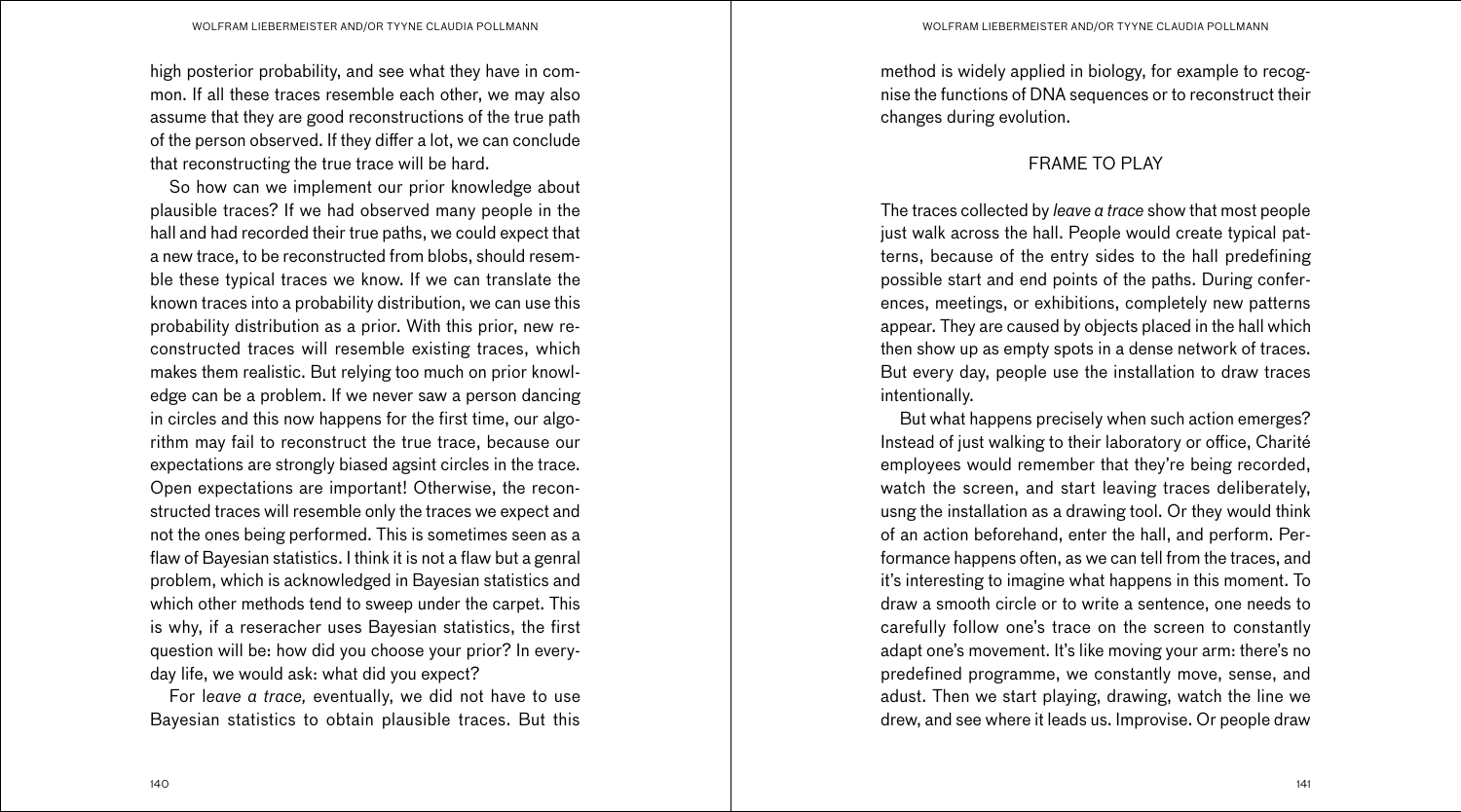pictures together. They may run around, dance or chase each other, or follow each other's traces.

Uri Alon, an Israeli systems biologist, studied the 'mirror game', in which two players improvise motions.3 A player can smoothly move a handle and see how the other player responds with her movements. There are three simple rules: "Imitate each other, create synchronised and interesting motions, and enjoy playing together." As people play, common motions begin to emerge. Sometimes one player leads, the other one follows. Or they are in tune and do their movements together. The improvisation starts to create unspoken rules, which appear and disappear. They emerge like waves in a flock that emerge from movements of birds, easy to follow but hard to pin down. But the recordings from the mirror game experiments show that players in tune follow each other's movements more precisely than a player who simply follows the a leader. In playing, there is not just communication — there is always also the message "this is play", as Gregory Bateson put it. In the mirror game, as new games emerge from improvisation, players tell each other: "I'm still playing, and we can invent new games."4 Play and game are so closely entangled —

3 Lior Noy, Erez Dekel, Uri Alon, "The mirror game as a paradigm for studying the dynamics of two people improvising motion together", *Proc. Natl. Acad. Sci. U.S.A.* 101 (52), 2011, p. 20947.

4 Gregory Bateson, "The message 'this is play'", in B. Schaffner (ed.), *Group Processes: Transactions of the Second Conference,* pp. 145—242 New York 1956, pp. 145—242.

maybe it's no surprise that Germans use the same word for both of them.

*leave a trace* offers a mirror game for any number of players. People can see each others' traces and the traces they're drewing, and can respond to them. Like a mirror, the installation reflects people's movements, and like an experimental set-up, it records them. Just like a mirror, it can be ignored. But its presence in the room offers a possible change of viewpoint, possibilities to act and react. To see and decide. The installation provides a frame for play. People passing suddenly realise that they're being recorded. They start checking their traces, check the way they're walking. For the camera. For themselves. Every step is recorded. The traces remain, slowly fading out, and invite others to respond to past actions. Some may not want to be filmed, avoid walking through the hall, and use the hallways around it. Leaving the frame of the hall, but responding to being traced. Others simply walk across the hall, in the frame. They will be traced, but the camera doesn't affect them.

## GAME TO SCIENCE

Scientists do not only study how people play games. They also use games to solve problems, even hard ones. Protein folding is the process by which proteins get their shapes, a process that makes them become functional. Predicting the shape of protein can be very difficult, even with the fastest computers. But scientist developed an online game called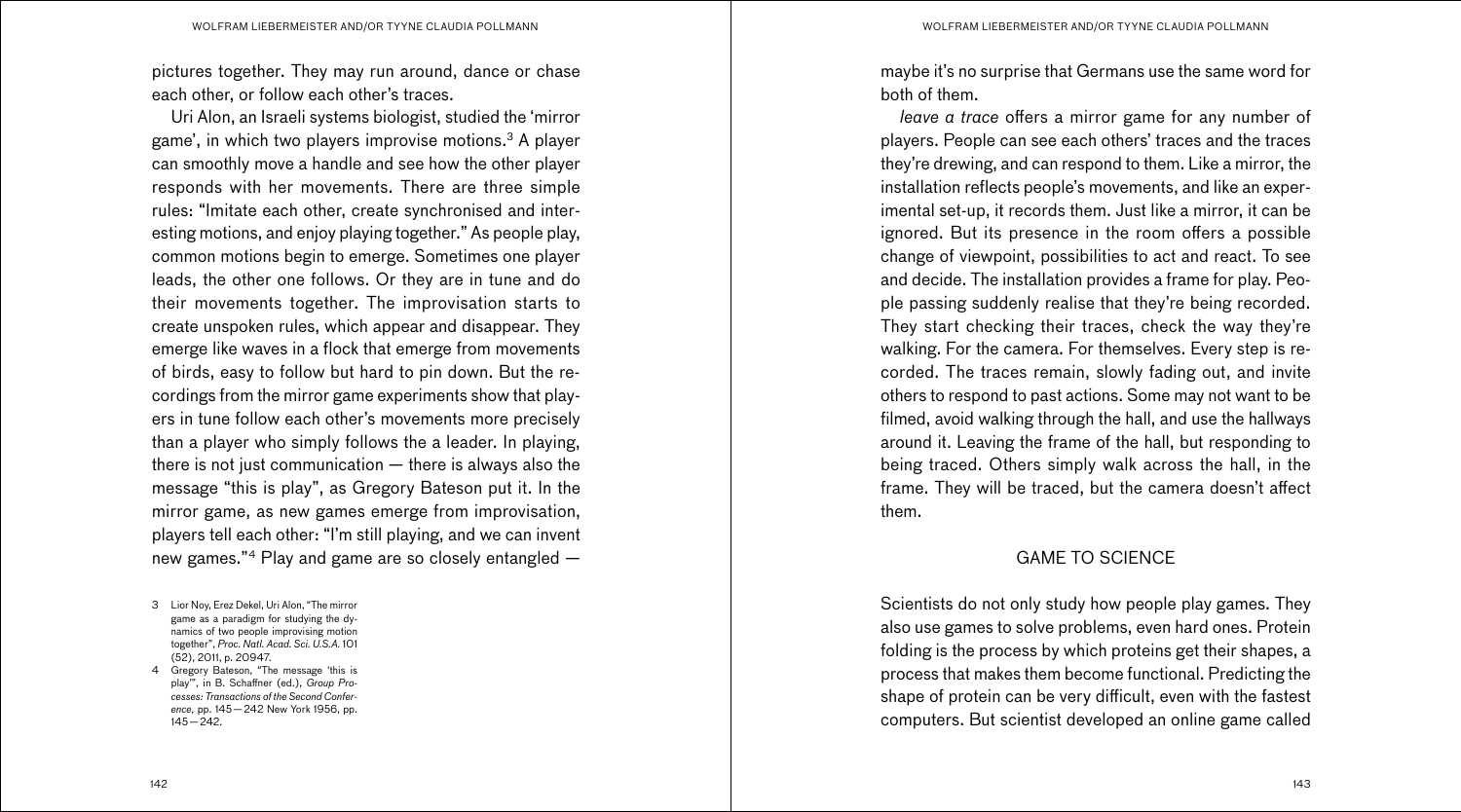foldit that lets players try out and improve foldings of actual proteins. This really works: foldit players managed to find protein crystal structures that scientists couldn't decipher for many years, and to redesign proteins to create more powerful enzymes. It may be true that it's "the human brain's three-dimensional pattern matching and spatial reasoning abilities" that enable players to solve these problems, as wikipedia authors put it.<sup>5</sup> But I think that it's also the very process, the interaction with the game, the fact that players can improvise, try out solutions, and are guided by pictures of what they created so far. And unlike any algorithm, players are conscious of what they are doing and can reflect their strategies. They have collected recipes for protein folding that they invented while playing. They shared and modified thousands of these recipes and created a new efficient algorithm for protein folding that was not known at that time.6 You can play Foldit, too, and even contribute to medical research. On https://fold.it/ there are open challenges in whcih players are asked to find new protein foldings that may help find cures for diseases.

A student team at the Centre de Recherches Interdisciplinaires in Paris (cri-paris.org) is developing another game, Hero.Coli (herocoli.com). Here the player steers a little bacterial cell to collect genetic elements, pieces of

DNA, and to connect them to genetic circuits that give the cell new abilities. It works like in a Pokemon game, but with realistic simulations of cellular pathways in the background. If such a game had an interface to the Systems Biology Markup Language (sbml.org), it would allow users to plug into their cells one of the thousands of simulation models that have been developed by scientists. Players could download such models and plug them into the game to add new biochemical pathways to their simulated cells. They could start sharing pathway models with their friends as if they were magic swords. The game would become a general simulator for cells. Like in foldit, players could invent new ways of modifying a living cell: the disctinction between playing and research completely blurred.

The step from playing with models to playing with living cells is not large, at least in synthetic biology. Synthetic biology is a form of genetic engineering in which cells are modifed by introducing new genetic elements into reality. A central event is the yearly iGEM challenge (igem.org), in which student teams present new ways in which they modifeid cells for specific purposes. New genetic parts (called 'biobricks', like Lego bricks) can later be used by other teams. The event is organised as a competition to make it feel like a game. From year to year there are more biobricks that can be combined. New ideas are emerging, and they are driven by the newly emerging materials. In a way, every contribution to the contest creates new traces: new biobricks or new ideas that will be used in other projects, and so the projects themselves form a network of traces. I am fascinated

<sup>5</sup> https://en.wikipedia.org/wiki/Foldit

<sup>6</sup> Firas Khatib, Seth Cooper, Michael D. Tyka, Kefan Xu, Ilya Makedon, Zoran Popović, David Baker and Foldit Players, "Algorithm discovery by protein folding game players", *Proc. Natl. Acad. Sci. U.S.A.* 108 (47), 2011 p. 18949.